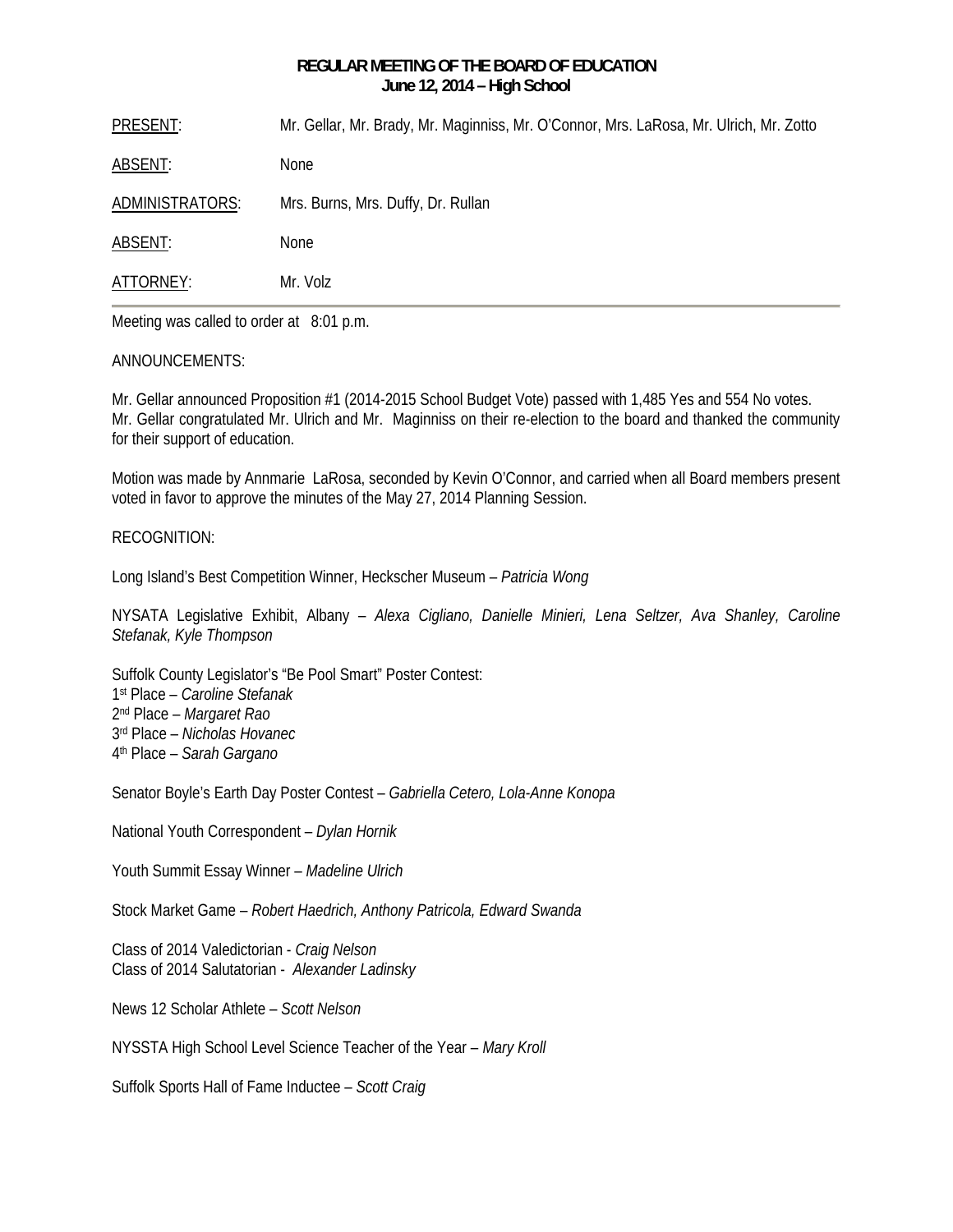# PERSONNEL:

Motion was made by Annmarie LaRosa, seconded by Scott Brady and carried when all Board members present voted in favor to approve ADMINISTRATIVE: TENURE APPOINTMENT: Fernando Agramonte, Assistant Principal, effective August 1, 2014.

Motion was made by Annmarie LaRosa, seconded by Scott Brady and carried when all Board members present voted in favor to approve ADMINISTRATIVE: TENURE APPOINTMENT: Lynn McVeety, Assistant Principal, effective August 1, 2014.

Motion was made by Kevin O'Connor, seconded by Annmarie LaRosa and carried when all Board members present voted in favor to approve ADMINISTRATIVE: RECALL OF EXCESSED ELEMENTARY PRINCIPAL: Rhonda Pratt, Elementary Principal, effective August 25, 2014 (Salary \$129,523 {pro-rated 2014-2015}, replacing Daniel Hunter {retired}).

Motion was made by Scott Brady, seconded by Bob Ulrich and carried when all Board members present voted in favor to approve TEACHING: TENURE APPOINTMENT: Melissa Barone, Guidance Counselor, effective August 21, 2014.

Motion was made by Annmarie LaRosa, seconded by Scott Brady and carried when all Board members present voted in favor to approve TEACHING: TENURE APPOINTMENT: Alissa Ferrucci, Mathematics, effective August 29, 2014.

Motion was made by Annmarie LaRosa, seconded by Scott Brady and carried when all Board members present voted in favor to approve TEACHING: TENURE APPOINTMENT: Jeremy Johnson, Remedial Reading, effective August 29, 2014.

Motion was made by Bob Ulrich, seconded by Annmarie LaRosa and carried when all Board members present voted in favor to approve TEACHING: TENURE APPOINTMENT: Tonimarie Paladino, Special Education, effective August 29, 2014.

Motion was made by Scott Brady, seconded by Bob Ulrich and carried when all Board members present voted in favor to approve TEACHING: TENURE APPOINTMENT: Amy Wheeler, Special Education, effective August 29, 2014.

Motion was made by Bob Ulrich, seconded by Scott Brady and carried when all Board members present voted in favor to approve the following resolution:

*Be it resolved, that upon the recommendation of the Superintendent of Schools, effective June 30, 2014, professional positions in the West Islip Public School District be abolished in the Art area (1 part-time position .6), the Counseling area (1 position), the Elementary area (7 positions), the Family & Consumer Science area (1 position), the Health area (1 part-time position .6), the Mathematics area (1 part-time position .8), the Physical Education area (2 positions), the Science area (1 part-time position .9), the Social Studies area (2 positions) and the Technology area (1 position) of classification. The following employees will be terminated, effective August 31, 2014, according to applicable provisions of law:* 

> Brian Daniels, Science { 9} Tara Probert, Social Studies Dennis Pope, Technology Timothy VanWyen, Art {.6}

Shanan Mauro, Health {.6} Alyssa Urbach, Mathematics {.8}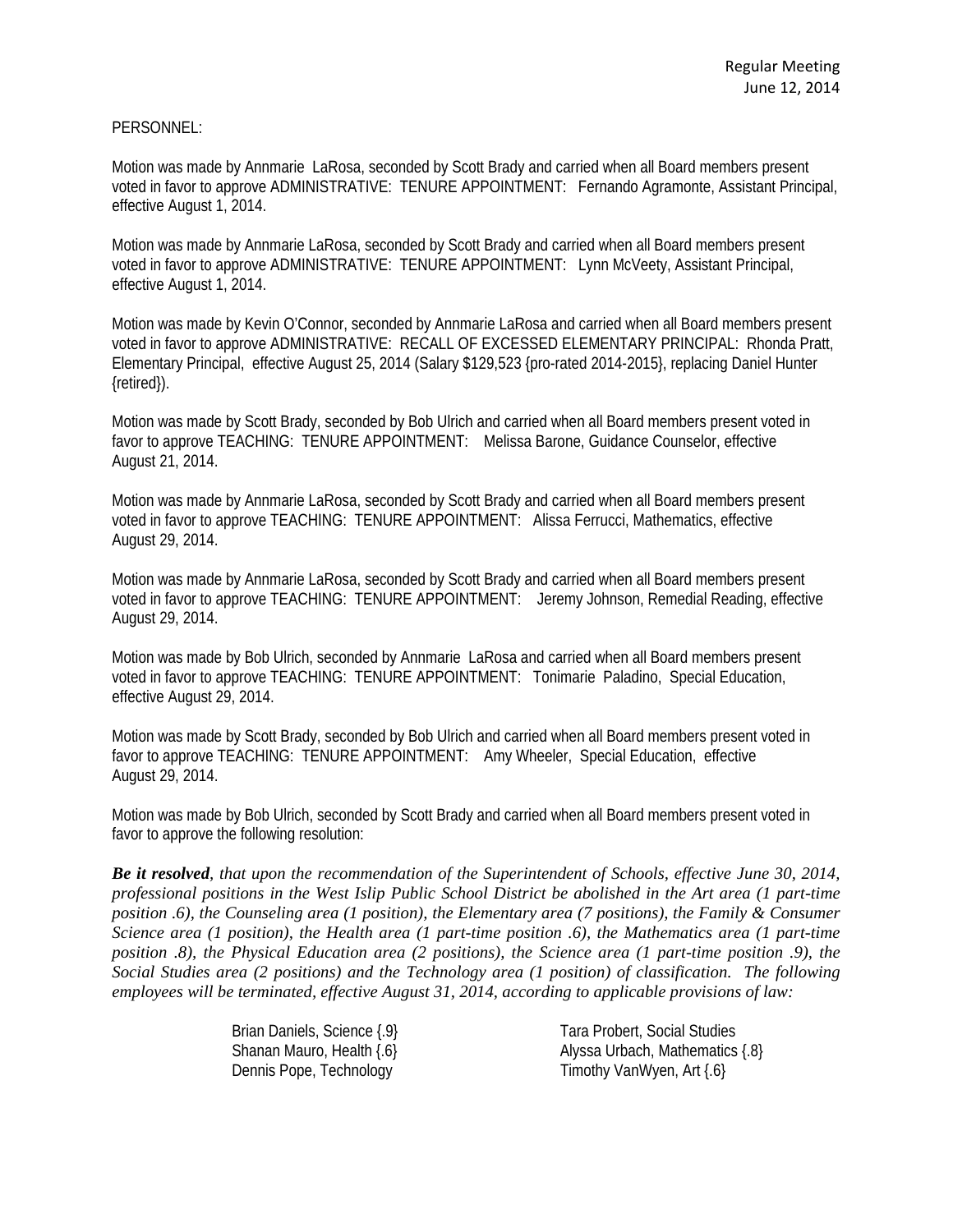Motion was made by Scott Brady, seconded by Kevin O'Connor and carried when all Board members present voted in favor to approve TEACHING: RECALL OF EXCESSED TEACHERS: Brian Daniels, Science, effective September 2, 2014 (Step 9<sup>5</sup>; replacing R. Purdy {retired}).

Motion was made by Kevin O'Connor, seconded by Scott Brady and carried when all Board members present voted in favor to approve TEACHING: RECALL OF EXCESSED TEACHERS: Kevin McLoughlin, Library Science effective September 2, 2014 (Step 15<sup>9</sup>; new position).

Motion was made by Bob Ulrich, seconded by Kevin O'Connor and carried when all Board members present voted in favor to approve TEACHING: RECALL OF EXCESSED TEACHERS: Timothy Van Wyen, Art, effective September 2, 2014 (Step 11<sup>4</sup>; replacing Sabrina Donato {retired}).

Motion was made by Bob Ulrich, seconded by Scott Brady and carried when all Board members present voted in favor to approve TEACHING: PROBATIONARY APPOINTMENT: Alyssa Urbach, Mathmatics, effective September 2, 2014 to September 1, 2017 (Step 2<sup>3</sup>; new position).

Motion was made by Kevin O'Connor, seconded by Ron Maginniss and carried when all Board members present voted in favor to approve TEACHING: CHANGE OF STATUS (full-time position to part-time position): Heather Enright, English (.6), effective September 2, 2014 – June 30, 2015 (Step 15<sup>7</sup> {pro-rated at .6}).

Motion was made by Kevin O'Connor, seconded by Scott Brady and carried when all Board members present voted in favor to approve TEACHING: PART-TIME APPOINTMENT: George Botsch, Physical Education (.8), effective September 2, 2014 – June 30, 2015 (Step 119 {pro-rated at .8}).

Motion was made by Mike Zotto, seconded by Scott Brady and carried when all Board members present voted in favor to approve TEACHING: PART-TIME APPOINTMENT: Pamela Cirasole, Music (.6), effective September 2, 2014 – June 30, 2015 (Step 136 {pro-rated at .6}).

Motion was made by Kevin O'Connor, seconded by Scott Brady and carried when all Board members present voted in favor to approve TEACHING: PART-TIME APPOINTMENT: Ann Hecht, Family & Consumer Sciences (.6) effective September 2, 2014 – June 30, 2015 (Step 93 {pro-rated at .6}).

Motion was made by Scott Brady, seconded by Bob Ulrich and carried when all Board members present voted in favor to approve TEACHING: PART-TIME APPOINTMENT: Barbara Krollage, English (.6) effective September 2, 2014 – June 30, 2015 (Step 116 {pro-rated at .6}).

Motion was made by Bob Ulrich, seconded by Kevin O'Connor and carried when all Board members present voted in favor to approve TEACHING: PART-TIME APPOINTMENT: Joanne Macrelli, Business (.6) effective September 2, 2014 – June 30, 2015 (Step 74 {pro-rated at .6}).

Motion was made by Bob Ulrich, seconded by Scott Brady and carried when all Board members present voted in favor to approve TEACHING: PART-TIME APPOINTMENT: Tara Probert, Social Studies (.8) effective September 2, 2014 – June 30, 2015 (Step 79 {pro-rated at .8}).

Motion was made by Kevin O'Connor, seconded by Ron Maginniss and carried when all Board members present voted in favor to approve TEACHING: REGULAR SUBSTITUTE: Jessica Ennis, Guidance Counselor, effective September 2, 2014 - June 30, 2015 (Step 64; replacing L. Nurkin {Child-Rearing LoA 2014-2015}).

Motion was made by Bob Ulrich, seconded by Scott Brady and carried when all Board members present voted in favor to approve TEACHING: REGULAR SUBSTITUTE: Edward Jablonski, Social Studies (.8) effective September 2, 2014 – June 30, 2015 (Step 74 {pro-rated at .8} replacing .8 B. Fiorini {Child-Rearing LoA 2014-2015}).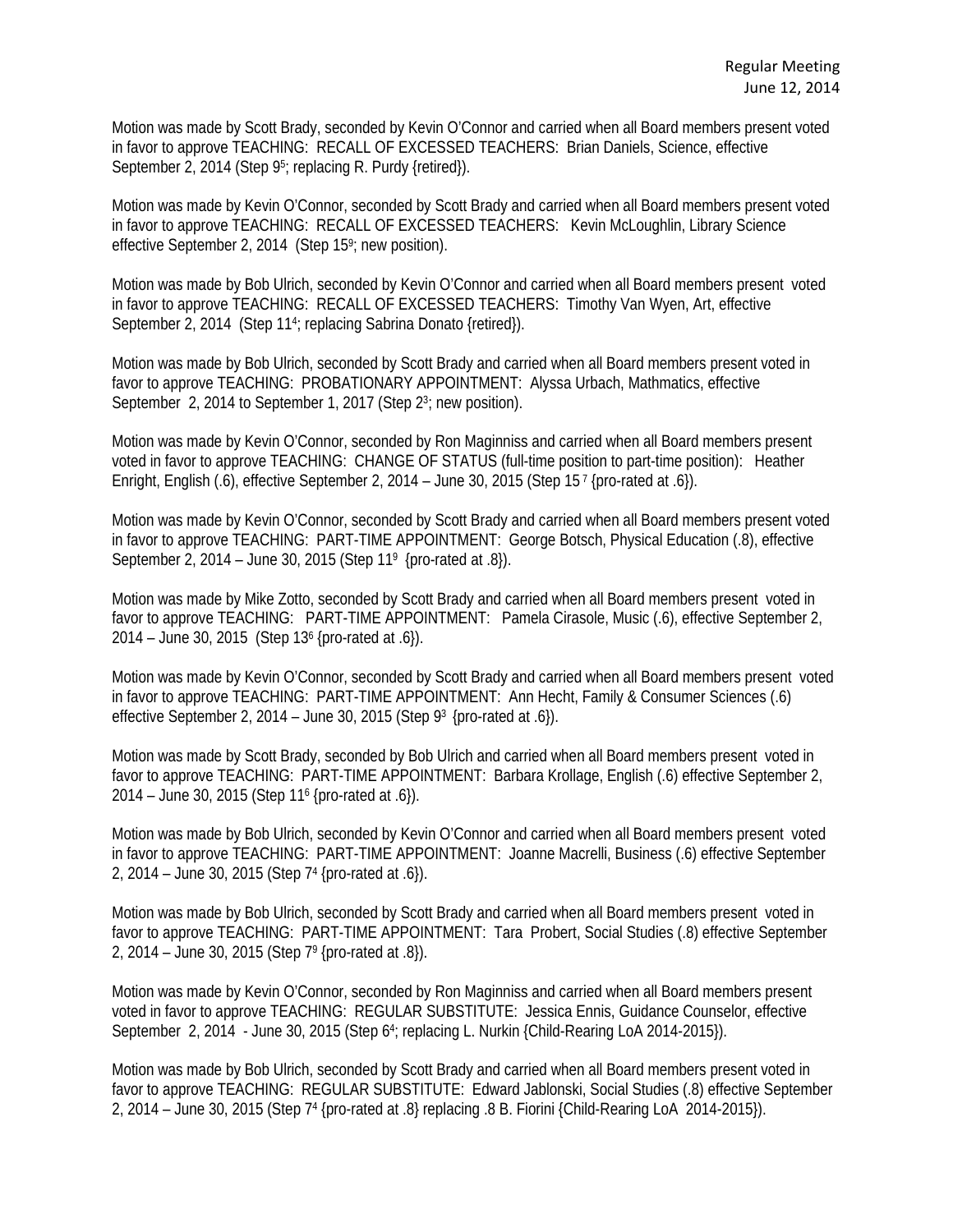Motion was made by Bob Ulrich, seconded by Kevin O'Connor and carried when all Board members present voted in favor to approve TEACHING: REGULAR SUBSTITUTE: Barbara Krollage, English (.4) effective September 2, 2014 – June 30, 2015 (Step 116 {pro-rated at .4} replacing .4 H. Enright {Change of Status}).

Motion was made by Bob Ulrich, seconded by Scott Brady and carried when all Board members present voted in favor to approve TEACHING: REGULAR SUBSTITUTE: Tara Probert, Social Studies (.2) effective September 2, 2014 – June 30, 2015 (Step 79 {pro-rated at .2} replacing .2 B. Fiorini {Chlld-Rearing LoA 2014-2015}).

Motion was made by Kevin O'Connor, seconded by Ron Maginniss and carried when all Board members present voted in favor to approve CLASSIFIED (CIVIL SERVICE): AMENDMENT OF LEAVE OF ABSENCE (unpaid): Sharon D'Agostino, School Nurse, effective April 30, 2014 to June 13, 2014 (Our Lady of Lourdes, amendment to leave dates {approved at May 8, 2014 meeting}).

Motion was made by Kevin O'Connor, seconded by Mike Zotto and carried when all Board members present voted in favor to approve CLASSIFIED (CIVIL SERVICE): SUBSTITUTE CUSTODIAN (9.75/hr.): Michael Moynihan, effective June 13, 2014.

Motion was made by Scott Brady, seconded by Kevin O'Connor and carried when all Board members present voted in favor to approve OTHER: HOMEBOUND INSTRUCTION (\$30/hr.): Eric Feingold, effective June 13, 2014.

Motion was made by Bob Ulrich, seconded by Scott Brady and carried when all Board members present voted in favor to approve OTHER: CHEERLEADING SUMMER CAMP 2014: Dina Barone, Director; Reanna Fulton, Director.

Motion was made by Kevin O'Connor, seconded by Mike Zotto and carried when all Board members present voted in favor to approve OTHER: FIELD HOCKEY SUMMER CAMP 2014: Josephine Hassett, Director; JoAnne Orehosky, Director. Coaches: Justine DeLuca, College Coach; Kiera Kelly, College Coach; Olivia Kelly, College Coach; Debra Mock-Dorfman, Coach; Alexis Tinnirello, College Coach; Martina Tinnirello, College Coach; Taylor Troyano, Coach.

Motion was made by Kevin O'Connor, seconded by Ron Maginniss and carried when all Board members present voted in favor to approve OTHER: GIRLS GYMNASTICS SUMMER CAMP 2014: Karyn Storan, Director; Vanessa Lillis, Director. Counselors: Sam Armetta, Volunteer; Brittany Balletta; Hanna Battaglini; Taylor Buonocore; Lauren Coll; Kimberly Fazio; Catherine Fries, Volunteer; Allison Heaphy; Kelly Heaphy, Volunteer; Caitlyn Leibman, Volunteer; Jessica Lutrario; Sydney Matone, Volunteer; Paula Pecorella; Amanda Pollock.

Motion was made by Kevin O'Connor, seconded by Ron Maginniss and carried when all Board members present voted in favor to approve OTHER: INSTRUCTIONAL SWIM CAMP 2014: Karyn Storan, Director.

#### Lifeguards:

Lauren Coll Kelly Mathes Caitlin Cosentino Kali Mills Angelina Crisci Kelsey Rashke Kim DeRosa Eric Smith Kimberly Fazio Chris Whalen

Ashley Carter Chris Labriola Kristina Conste Phoebe Meringolo Dan Cunningham Courtney Salatto Ryan DeRosa Bridget Whalen Erik Kohloff Piotr Wlodkowski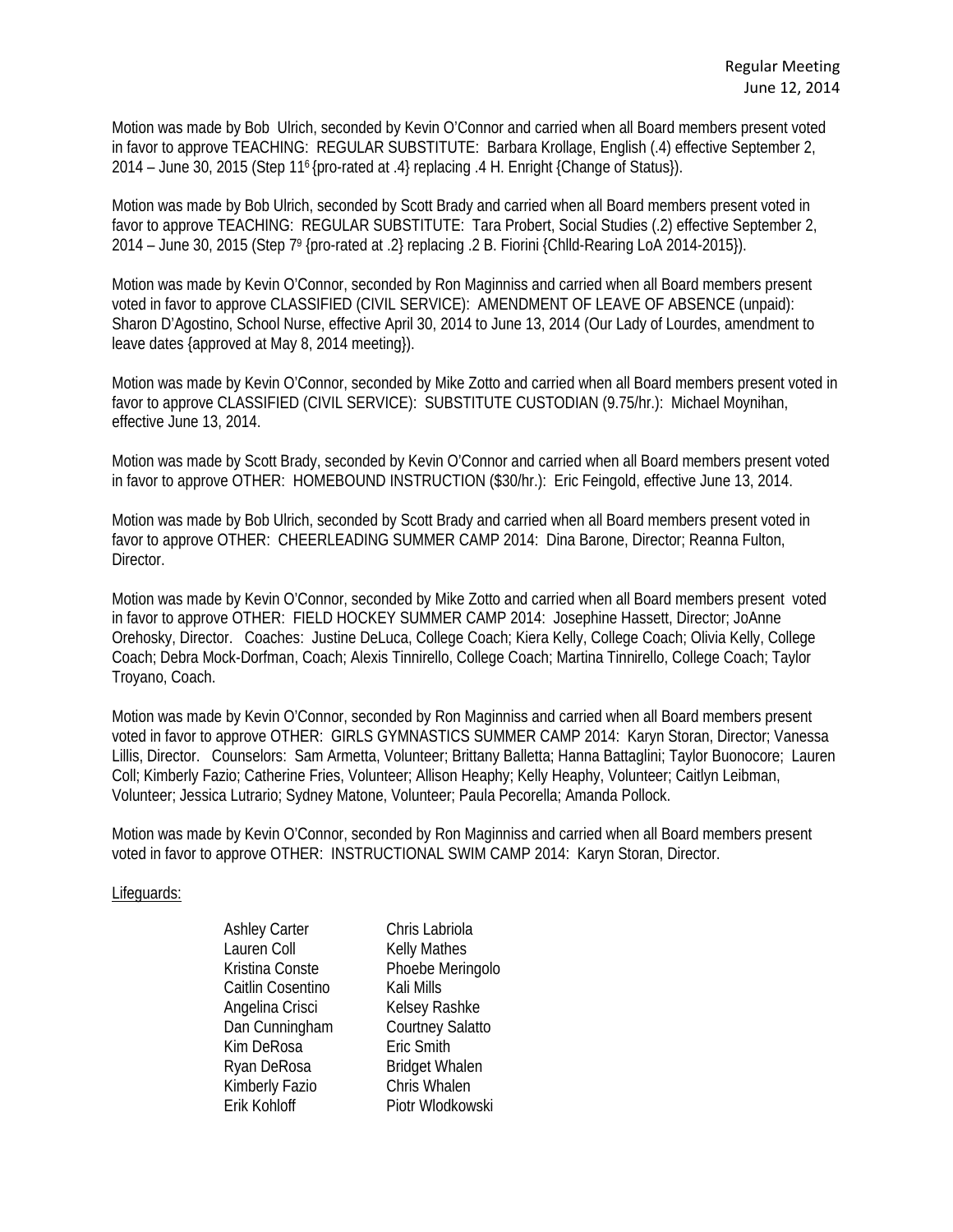Motion was made by Bob Ulrich, seconded by Kevin O'Connor and carried when all Board members present voted in favor to approve OTHER: CAMP ADVENTURE 2014: Brian Battaglini, Director; Brian Cameron, Director; James Klimkoski, Director.

Motion was made by Annmarie LaRosa, seconded by Scott Brady and carried when all Board members present voted in favor to **table** OTHER: SOFTBALL SUMMER CAMP 2014:

Colleen Reilly, Director

Coaches College Coaches

Beth Crimi, Coach Melanie Boccio Alyssa Monteverde Frank Franzone, Coach Sam Colletti Rebecca Richmond Chris Hillier, Coach Shannon Cronin Hayley Westerberg Michelle Jantzen, Coach Amanda Eremita Briana Whitfield Shanan Mauro, Coach Kate Keenan Nicki Zuaro

Megan Leun

Motion was made by Bob Ulrich, seconded by Scott Brady and carried when all Board members present voted in favor to approve OTHER: SUMMER RECREATION CAMP 2014:

> John Mullins, Director Tim Horan, Assistant Director John Denninger, Lead Games Counselor Susan Burke, Clerical Support Maria McAllister, Nurse Joann Niesen, Lead Crafts Counselor

**Counselors** Nicole Blair **Lindsey Lyons**  Connor Braddish James Miraval Kevin Braddish Tommy McKeon Colleen Burke Casey Michaelis Alex Chirichella Steven O'Connor Shannon Coleman **Ariana Pietaro**  Caitlin Cosentino Chris Reese Toniann Cintorino Matthew Tonn Devan Crimi Gillian Trommer Brooke DiPalma **Erin Tyrie** Blair Engeldrum Brittany Walsh Kevin Faherty **Jaclyn Wieczorek** Lorraine Hodgson Terence Wilkinson

Brooke Kerrigan Nicholas Zotto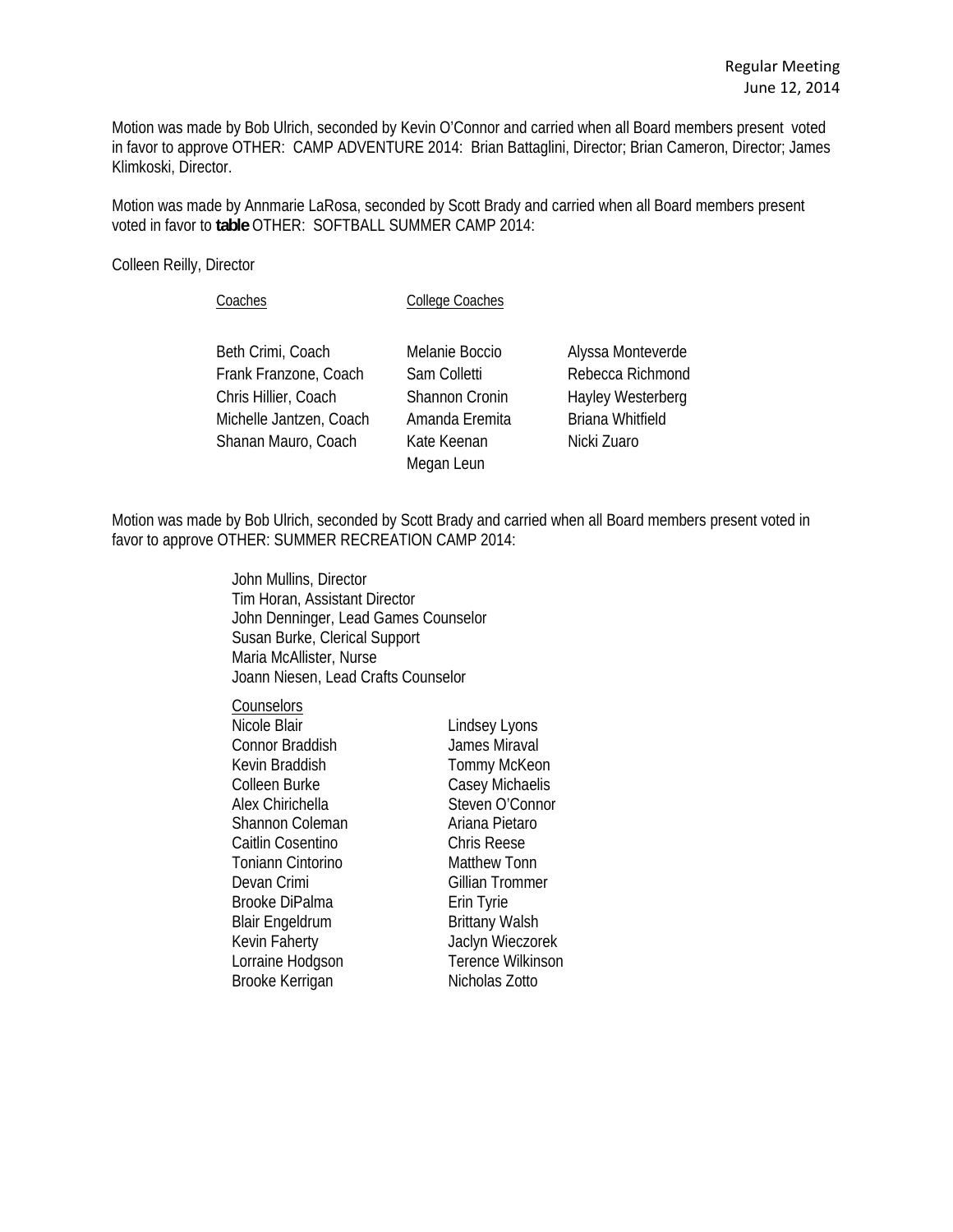Motion was made by Mike Zotto, seconded by Bob Ulrich and carried when all Board members present, with the exception of Kevin O'Connor who abstained from voting, voted in favor to approve OTHER: TRACK & FIELD SUMMER OLYMPICS 2014: Jeremy Robertson, Director; Nicholas Grieco, Assistant Director; Denise Robertson, Assistant Director.

### Coaches

Lindsay Aponte, College Coach Scott Nelson, Student Coach Hanna Battaglini, Student Coach Mike Martiny, Student Coach Brittany Blidenhoffer, Student Coach Jesse Mattera, Student Coach Alyssa Bove, Student Coach James Miraval, Student Coach Jake Brodmerkel, Student Coach Lindsay Morgan, College Coach Brooke Catalano, Student Coach Liam Nowakowski, Student Coach Kate Fargnoli, College Coach Krista O'Connor, Student Coach Mike Giambrone, Student Coach Kevin Riegel, Student Coach Charles Hetterich, Student Coach Cassidy Rollman, Student Coach Amanda Iasparo, Student Coach Kaitlan Spence, Student Coach Samantha Jenks, Student coach Harry Thompson, Student Coach Kyle Kelly, Student Coach Kylie Walsh, Student Coach Kate Kohler, Student Coach Piotr Wlodkowski, Student Coach Craig Nelson, Student Coach Griffin Young, Student Coach

Motion was made by Scott Brady, seconded by Kevin O'Connor and carried when all Board members present voted in favor to approve OTHER: BOYS VOLLEYBALL SUMMER CAMP 2014: John Schrank, Director; Catherine Lang, Assistant Director.

#### Coaches

 Joseph Benkert, Student Coach Lauren Gallagher, College Coach Evin Giglio, Student Coach Brian Kelly, Student Coach Ryan McDonagh, College Coach Steven Schrank, College Coach

Motion was made by Mike Zotto, seconded by Kevin O'Connor and carried when all Board members present voted in favor to approve OTHER: WRESTLING SUMMER CAMP 2014: Nicholas LaGiglia, Director; Thomas Longobardi, Assistant Director. Coaches: Chris Ferrara; John Ferrara; Mike Ferrugiari; Thomas Powers.

# CURRICULUM UPDATE:

Dr. Rullan informed the audience that she is working on a curriculum project with Karen Appollo for Grades K-2. The Professional Development Committee is reviewing the district's professional development needs. There will be two half-day professional development days for 2014-2015 as well as professional development hours after school. Principals and directors are working on this schedule for the next school year. Dr. Rullan also spoke about the Response to Intervention Program training for Grades K-12.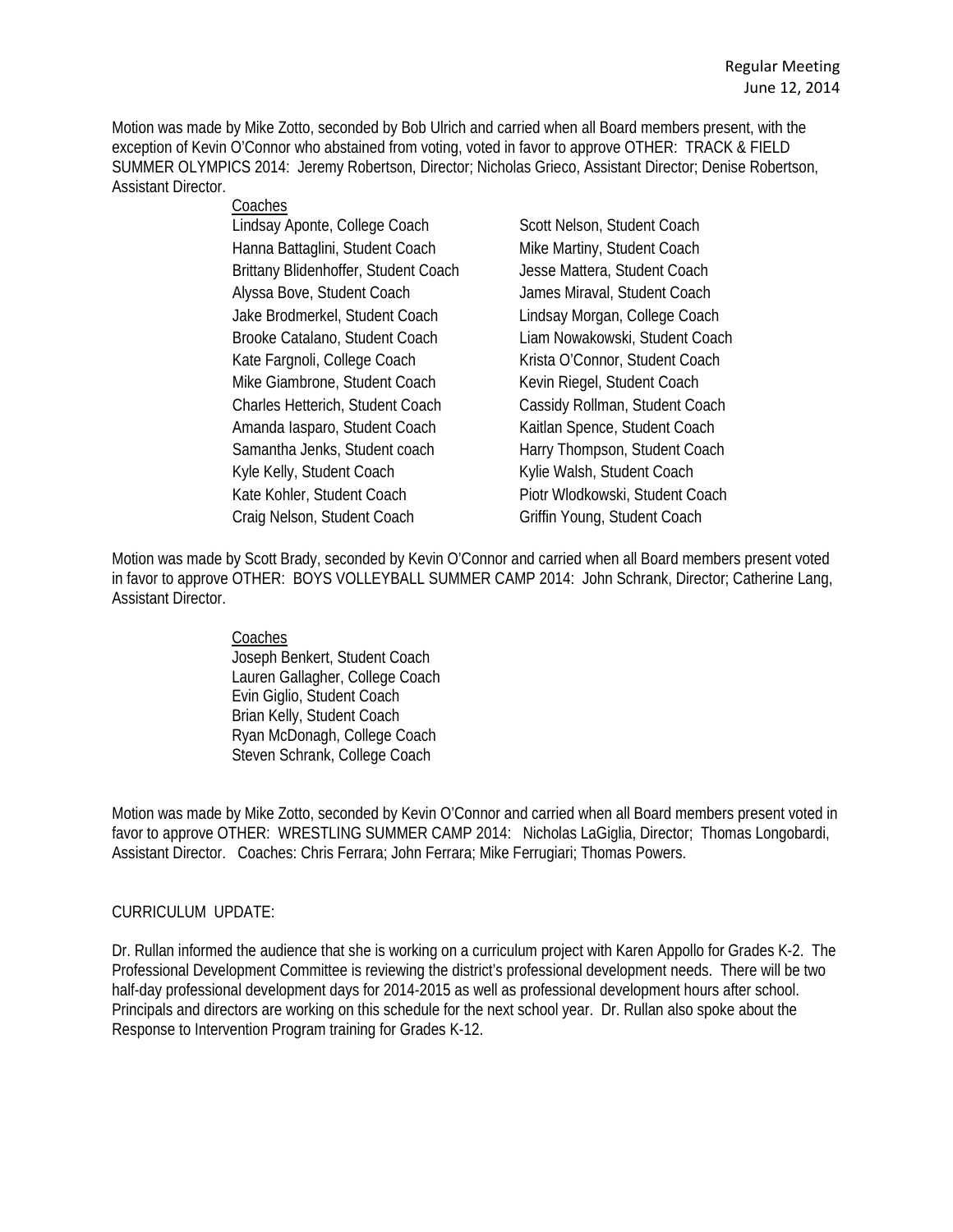# REPORT OF BOARD COMMITTEES:

Finance Committee: Ron Maginniss reported on the meeting held on 6/12/14. Items reviewed included the April treasurer's report, payroll summary, internal claims audit report and systems manager audit trail. Warrants, April financial statements, budget transfers, health service contract for Manhasset UFSD, Box Tops for Education donation, new 2014-2015 bids and two resolutions for Food Services Commodities and the Breakfast Program Exemption were also reviewed.

Education Committee: Annmarie LaRosa reported on the meeting held on 6/12/14. Items reviewed included New York State High School English classes, applying for a Teaching to the Core Grant, summer reading and math programs, Response to Intervention and summer resources for students.

Buildings and Grounds: Kevin O'Connor reported on the meeting held on 6/12/14. Some of the items reviewed were future bond projects, reorganization of how permits are issued for 2014-2015, Department of Health requirements for access to school kitchens, pest control treatment at high school scheduled for 7/4-7/6/14, high school sign repair, Eastern Suffolk BOCES sidewalk installation at Masera and installation of window air conditioners at Divine Rhythms and South Shore Children's Center, at tenant's expense.

Committee on Special Education: Ron Maginniss reported on the meeting that was held 6/11/14. Items reviewed included completion of annual review process, CSE and CPSE recommendations and impartial hearing update.

DASA/Bullying Awareness Committee: Dr. Rullan reported on the meeting held on 5/19/2014. Dr. Rullan explained how the DASA Committee and Bullying Awareness Committee will be folded into one committee. Mr. Marquardt will co-chair the committee with Dr. Rullan. The committee is revising the district code of conduct and will present this to the Board of Education shortly.

#### FINANCIAL MATTERS:

The treasurer's report for April was presented. Beginning balance as of March 31, 2014: \$42,609,258.93; Ending balance as of April 30, 2014: \$36,859,812.70.

Motion was made by Kevin O'Connor, seconded by Ron Maginniss, and carried when all Board members present voted in favor to approve 2013-2014 Budget Transfers 3136-3141.

Motion was made by Kevin O'Connor, seconded by Annmarie LaRosa, and carried when all Board members present voted in favor to approve 2013-2014 Health Service Contract for Manhasset UFSD - \$1,022.69.

Motion was made by Ron Maginniss, seconded by Scott Brady, and carried when all Board members present voted in favor to approve the following 2014-2015 bids: Emerald Electric and Solar, Inc.; Tobay Printing Company, Inc.; Winter Bros. Hauling of Long Island, LLC; Stapleton Tree & Landscape Service; Associated Audio Service; Fleetcor Technologies; Cardinal Control Systems, Inc.; World Wide Security; Port Jefferson Sports; Murphy's Sport Shack; BSN Sports.

Motion was made by Bob Ulrich, seconded by Annmarie LaRosa, and carried when all Board members present voted in favor to approve Box Tops for Education donation for Paul J. Bellew - \$1,055.10.

Motion was made by Mike Zotto, seconded by Kevin O'Connor, and carried when all Board members present voted in favor to approve Resolution to bid jointly on Food Service Commodities, Food and Food Service Supplies for the 2014-2015 school year.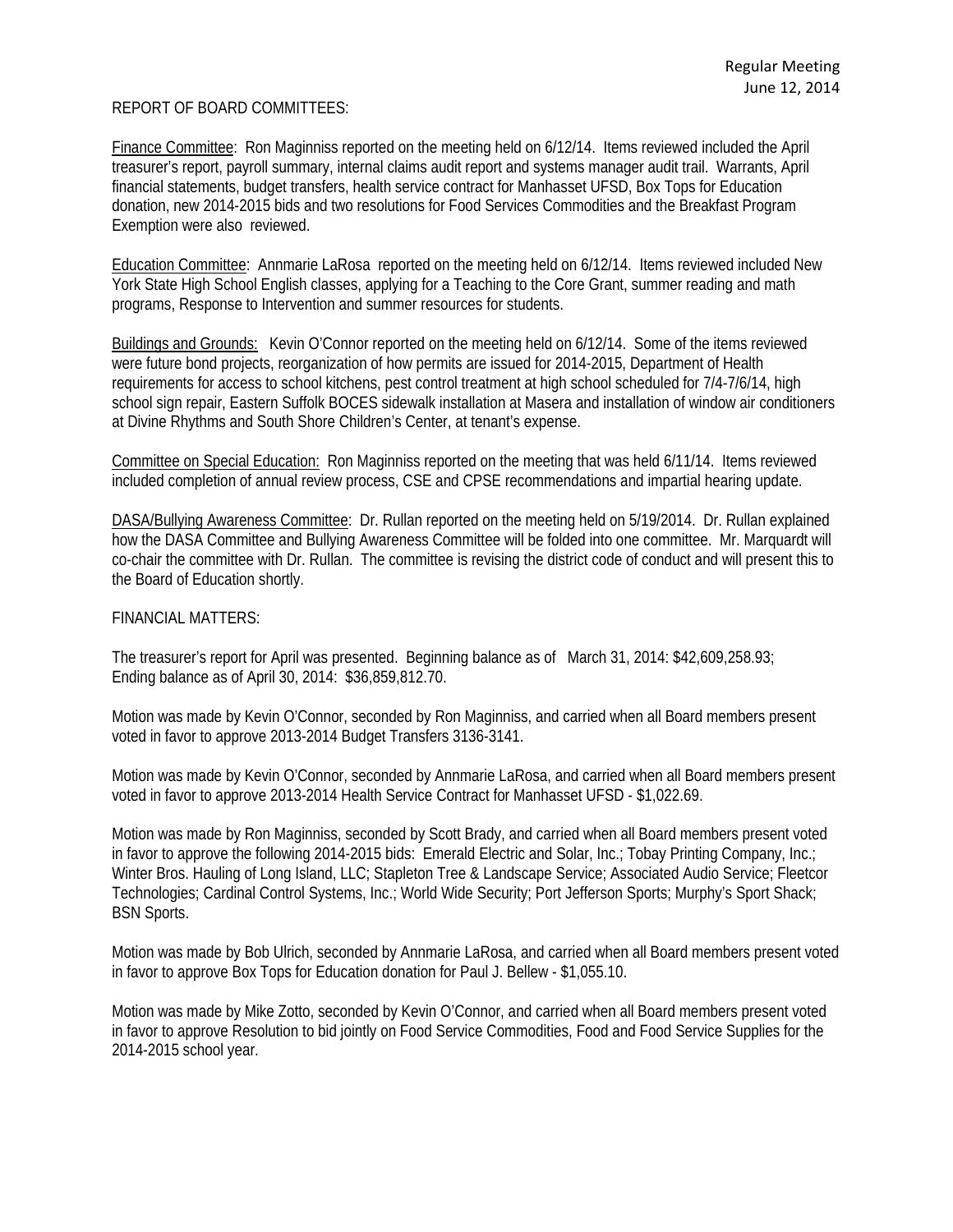Motion was made by Kevin O'Connor, seconded by Annmarie LaRosa, and carried when all Board members present voted in favor to approve Resolution for Breakfast Program Exemption for the 2014-2015 school year.

#### PRESIDENT'S REPORT:

Motion was made by Annmarie LaRosa, seconded by Ron Maginniss, and carried when all Board members present voted in favor to approve acceptance of the results of the Annual District Meeting held on May 20, 2014.

Motion was made by Ron Maginniss, seconded by Kevin O'Connor, and carried when all Board members present voted in favor to approve general counsel services contract.

Motion was made by Annmarie LaRosa, seconded by Scott Brady, and carried when all Board members present voted in favor to approve resolution re: residency determination.

Mr. Gellar explained that Mrs. Burns will make student' residency determinations until June 30, 2014. Another resolution will be done for 2014-2015 at the reorganization meeting.

### SUPERINTENDENT'S REPORT:

Graduation – Saturday, June 28, 2014

#### NOTICES/REMINDERS:

Bob Ulrich announced that Relay for Life will take place at the High School on June 22<sup>nd</sup> from 6:00 p.m. to 6:00 a.m. on June 23rd. This event will raise money for the American Cancer Society.

The following residents wished to speak during an "Invitation to the Public":

Mrs. Paula McCallum, 171 Wampum Lane, West Islip – Mrs. McCallum was concerned about first grade class size for 2014-2015 at Paul J. Bellew. Mrs. McCallum feels smaller class size would help teachers deal better with the issues of negative behavior in the classroom, mental health issues and enable the teacher to get to know the students on a deeper level. Her son has greatly benefited from small class size in kindergarten.

Mr. Brad Obloj, 7 Thadeus Lane, West Islip – Mr. Obloj expressed concern about first grade class size for 2014-2015 at Paul J. Bellew. Mr. Obloj feels it is detrimental and 40 years of research has proven this. He presented a petition signed by 67 families and is asking the Board to do what is right for the students.

Mrs. Jennifer Lane-Byrne, 1210 Hyman Avenue, West Islip – Mrs. Lane-Byrne expressed concern about first grade class size for 2014-2015 at Manetuck. Class size could go from 18 to 26 students. Mrs. Lane-Byrne feels Manetuck has been hit the hardest and parents are concerned. Mrs. Lane-Byrne would like the Board to consider a class size of 20 students per class.